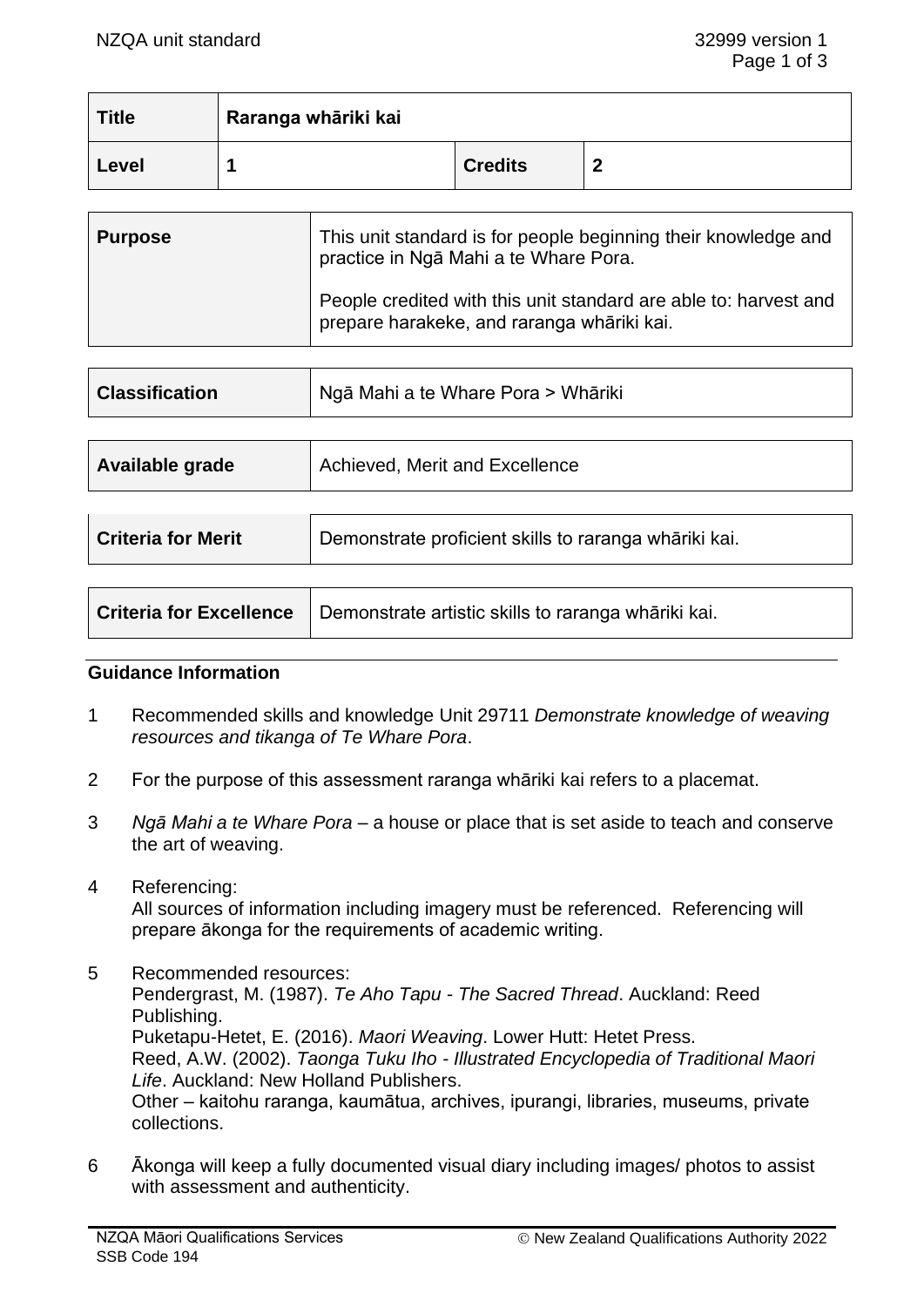7 Glossary

*Whāriki kai* refers to placemat

*Hiki* refers to the techniques of replacing the short whenu with long whenu to enable the weaving to continue. Hiki may also be used to change pattern and colour. *Papa* refers to the woven section that lays either side of the hiki/ join of a whāriki. *Tapiki* refers to cast off.

- 8 *Demonstrate proficient skills to raranga whāriki kai* will be evidenced through:
	- sides are even and balanced,
	- tapiki is tidy and raranga tension is consistent,
	- whenu are of similar width.
- 9 *Demonstrate artistic skills to raranga whāriki kai* will be evidenced through:
	- no gaps and is of an exceptional standard,
	- whenu are the same width.

# **Outcomes and performance criteria**

## **Outcome 1**

Harvest and prepare harakeke for whāriki tēpu

### **Performance criteria**

- 1.1 Permission to harvest has been granted.
- 1.2 Tools for harvesting and preparation have been identified.
- 1.3 Harakeke is harvested in accordance with tikanga of te whare pora.
- 1.4 Harakeke is prepared.

Range quantity, quality, and width of whenu.

## **Outcome 2**

Raranga whāriki kai.

Range evidence of two whāriki kai is required.

### **Performance criteria**

- 2.1 Raranga whāriki kai is completed.
- 2.2 Tapiki and sides are secured

| <b>Replacement information</b> | This unit standard and unit standards 33000, 33002, 33004<br>replaced unit standard 7900. |
|--------------------------------|-------------------------------------------------------------------------------------------|
|                                |                                                                                           |